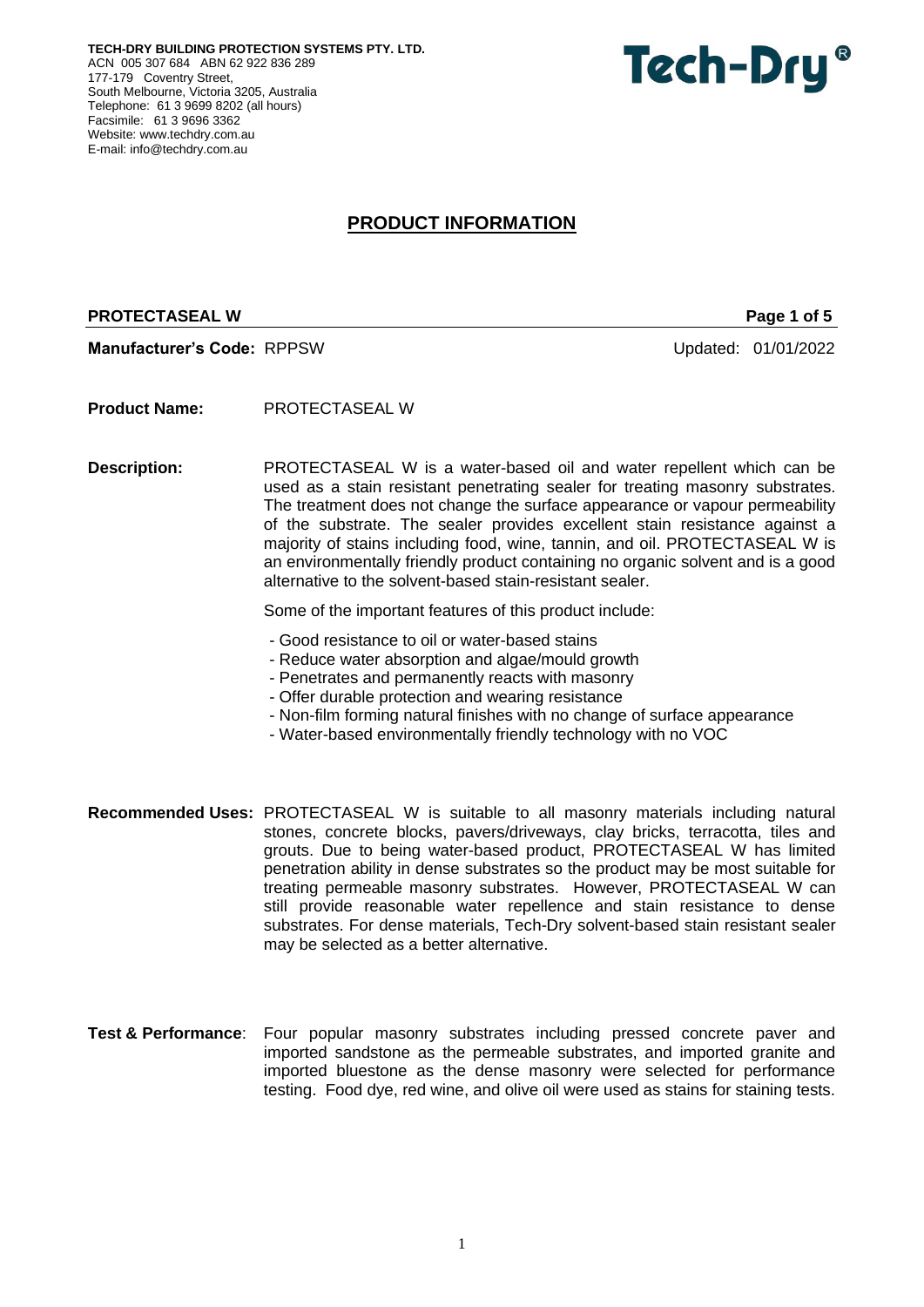#### **Water Absorption**:

The capillary water absorption according to DIN 52617 was shown in the Figure 1. The result indicates that the capillary water absorption of all treated substrates was significantly reduced.



## **Figure 1: Capillary Water Absorption**

#### **Penetration Depth**:

The penetration depths of the treated substrates are listed in Table 1. Being a water-based formulation with limited penetration ability, PROTECTASEAL W achieved reasonable penetration depths to all treated masonry substrates, except for very dense bluestone.

# **Table 1: Penetration Depth**

|                           | <b>Penetration Depth</b> |
|---------------------------|--------------------------|
| <b>Pressed Concrete</b>   | $10-20$ mm               |
| <b>Imported Sandstone</b> | $1.5 \text{ mm}$         |
| <b>Imported Granite</b>   | $2 \text{ mm}$           |
| Imported Bluestone        | >0 mm (almost nil)       |

## **Stain Resistance:**

Stains (food dye, red wine, and olive oil) were equally placed as a droplet onto the surfaces of both treated and control surfaces in an order of food dye (left), red wine (centre) and olive oil (right). After approximately 10 minutes, the stains were removed and the surfaces were washed with a dishwasher detergent and nylon brush under running tap water. The substrates were then allowed to dry before the surfaces were visually examined for staining. The results are shown in the photos below. The photos on the left were taken after the staining materials were placed onto the surfaces. The top part was the treated part while the bottom was the control. The photos on the right were taken after the stains were removed and surfaces were washed and dry.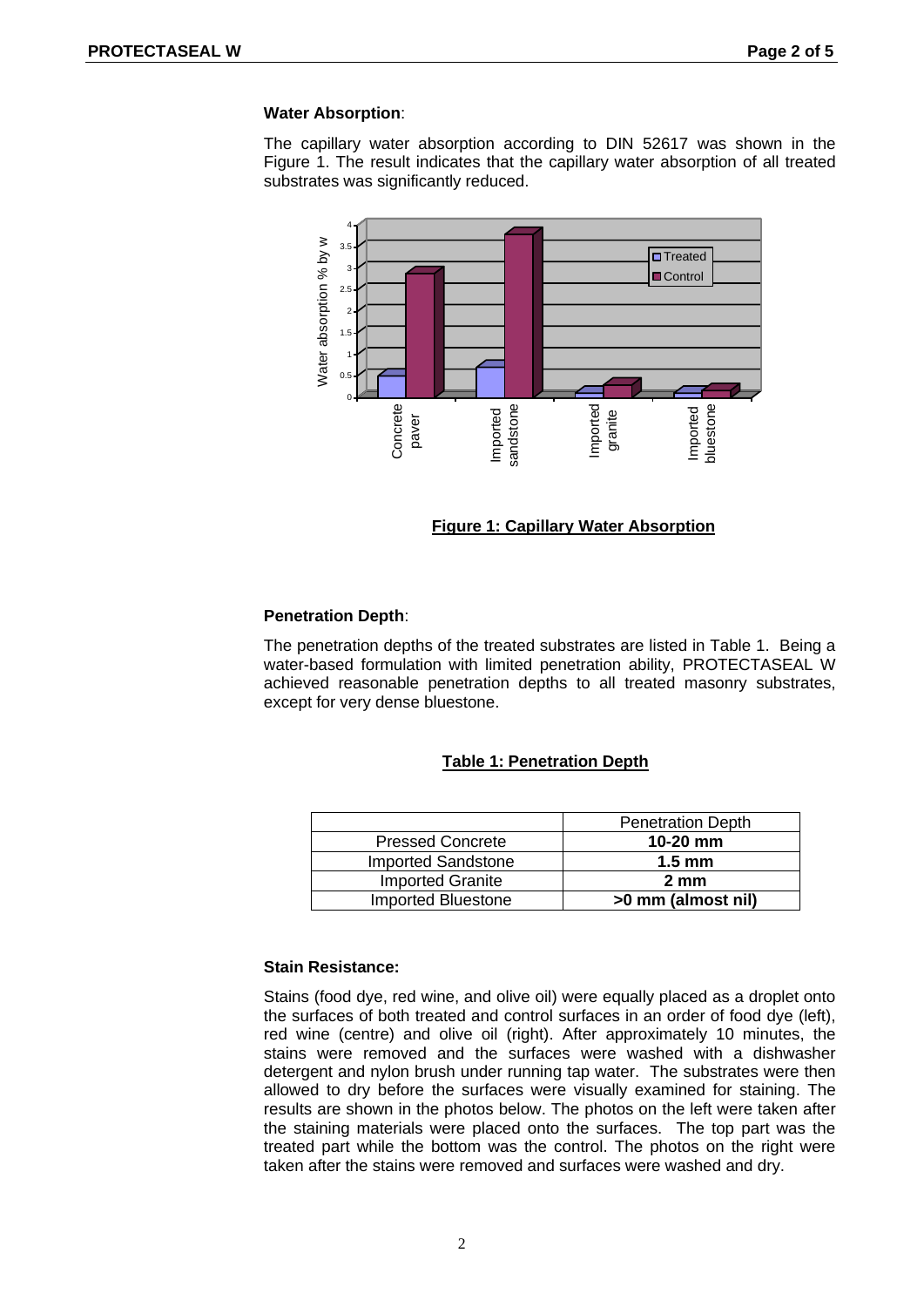# **1. Pressed Concrete Paver:**

Being a permeable substrate, the stains were immediately absorbed by the pressed concrete after being placed onto the surface. In contrast, the stains remained as beadings on the treated surface. After the stains were removed and was washed and dry, the untreated surface was significant stained while the treated part showed almost no stains. The result indicates that PROTECTASEAL W provided significant stain resistance to the pressed concrete.





 *Stain application Stains removed, washed and dry*

# **2. Imported Sandstone:**

Sandstone is also a permeable substrate and the results were similar to that of the pressed concrete paver. The test shows that PROTECTASEAL W provides a good stain resistance to the sandstone.





*Stain application Stains removed, washed and dry*

# **3. Imported Granite:**

Granite is a dense natural stone with low water absorption. Although there is no immediate absorption for the untreated surface but the surface was significantly stained after the staining test. In contrast, the treated part showed almost no stains. This indicates that PROTECTASEAL W provides significant stain resistance to the granite.





*Stain application Stains removed, washed and dry*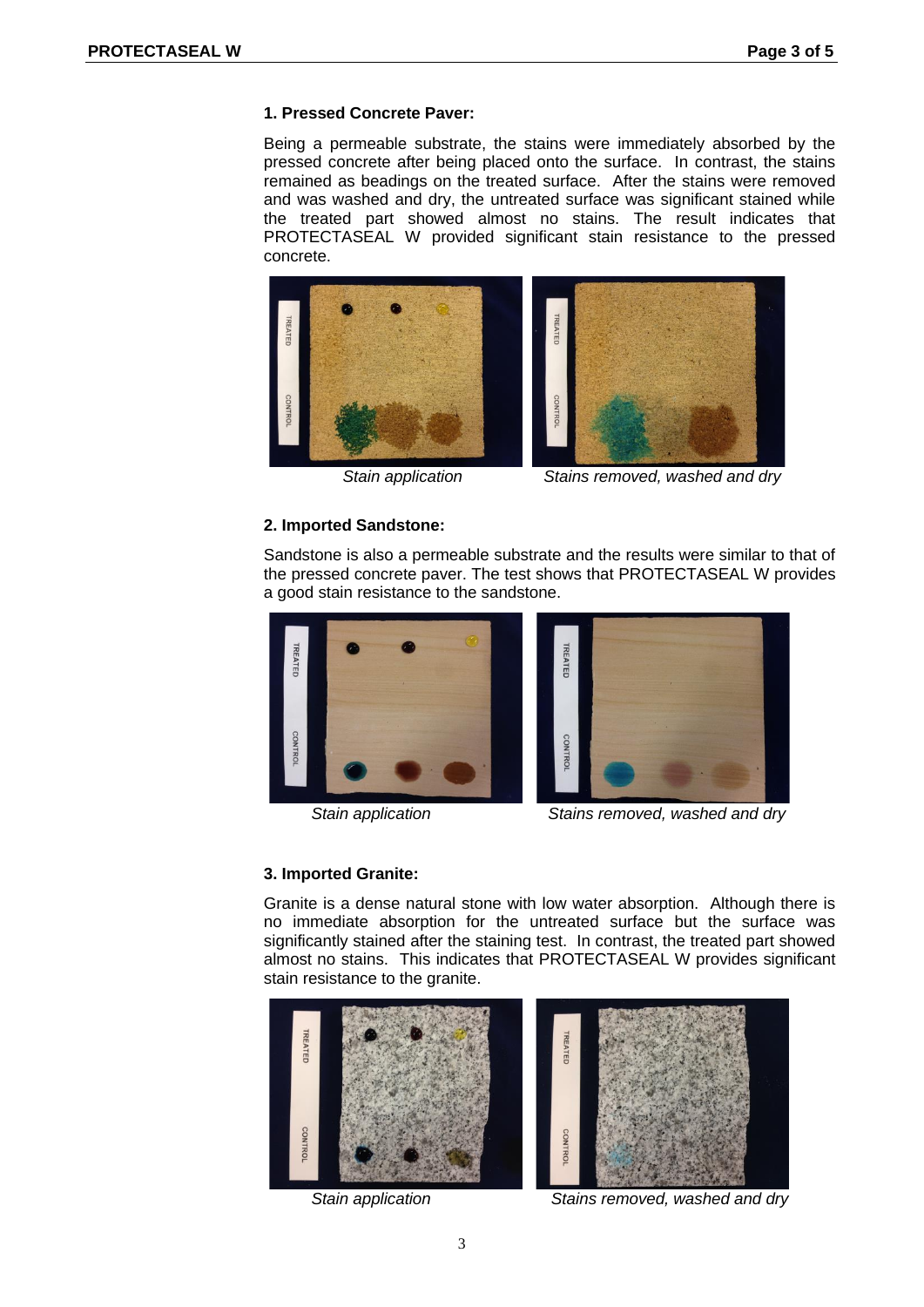## **4. Imported Bluestone:**

Bluestone is a very dense masonry substrate showing limited water absorption but still affected by staining. The results confirmed that PROTECTASEAL W provided good stain resistance to this dense bluestone. It is noticed that PROTECTASEAL W provided better resistance to water-based stains than that of oil-based stain.



**Use Instructions:** Read the product information before application. Do not apply if extreme weather conditions are expected. The surface to be treated should be dry, firm and free from grime, oil and any previous coatings/sealers. All cracks should be filled and allowed to cure before application. As masonry materials vary significantly, a test MUST be carried out prior to application to find out the suitability of this product for the purpose. **Always stir or shake the product before use!**

> PROTECTASEAL W can be also applied using brush, roller or low-pressure hand spray. The initial treated surface should have a mirror-like wet film appearance. When the  $1<sup>st</sup>$  coat is absorbed by the surface, the  $2<sup>nd</sup>$  coat should be applied immediately. This is called wet-on-wet application to ensure enough material is applied and absorbed into the surface to achieve deep penetration. Any remaining liquid on the surface for more than 10 minutes should be removed to avoid excessive accumulation of the sealer, which may not be absorbed by the surface causing an uneven finish.

> The number of applications depends on the permeability of the substrate. Two coats are enough for general substrate but more coatings may be required for porous substrate.

> The consumption of PROTECTASEAL W varies significantly in an order of 2-  $20 \, \text{m}^2$  per litre per coat depending on the permeability of the substrates or could be out of this range significantly.

> The initial oil/water repellent effect may develop after the surface is dry. Full curing may take up to 7 days. Avoid heavy traffic for at least 24 hours. Wash the equipment in water.

| <b>Typical Data:</b> | Appearance:              | white emulsion                   |
|----------------------|--------------------------|----------------------------------|
|                      | <b>Specific Gravity:</b> | approx. 1 g/ml at $20^{\circ}$ C |
|                      | pH value:                | approx. 7-9                      |
|                      | Solubility in water:     | miscible in water                |
|                      | VOC content:             | nil                              |

**Important Note:** PROTECTASEAL W penetrates into the capillaries and renders the surface oil/water repellent while still leaving the capillaries open to allow vapour to breath. Therefore, prolonged contact of water or stains with the surface can still cause absorption and staining due to the open capillaries. Therefore, it is